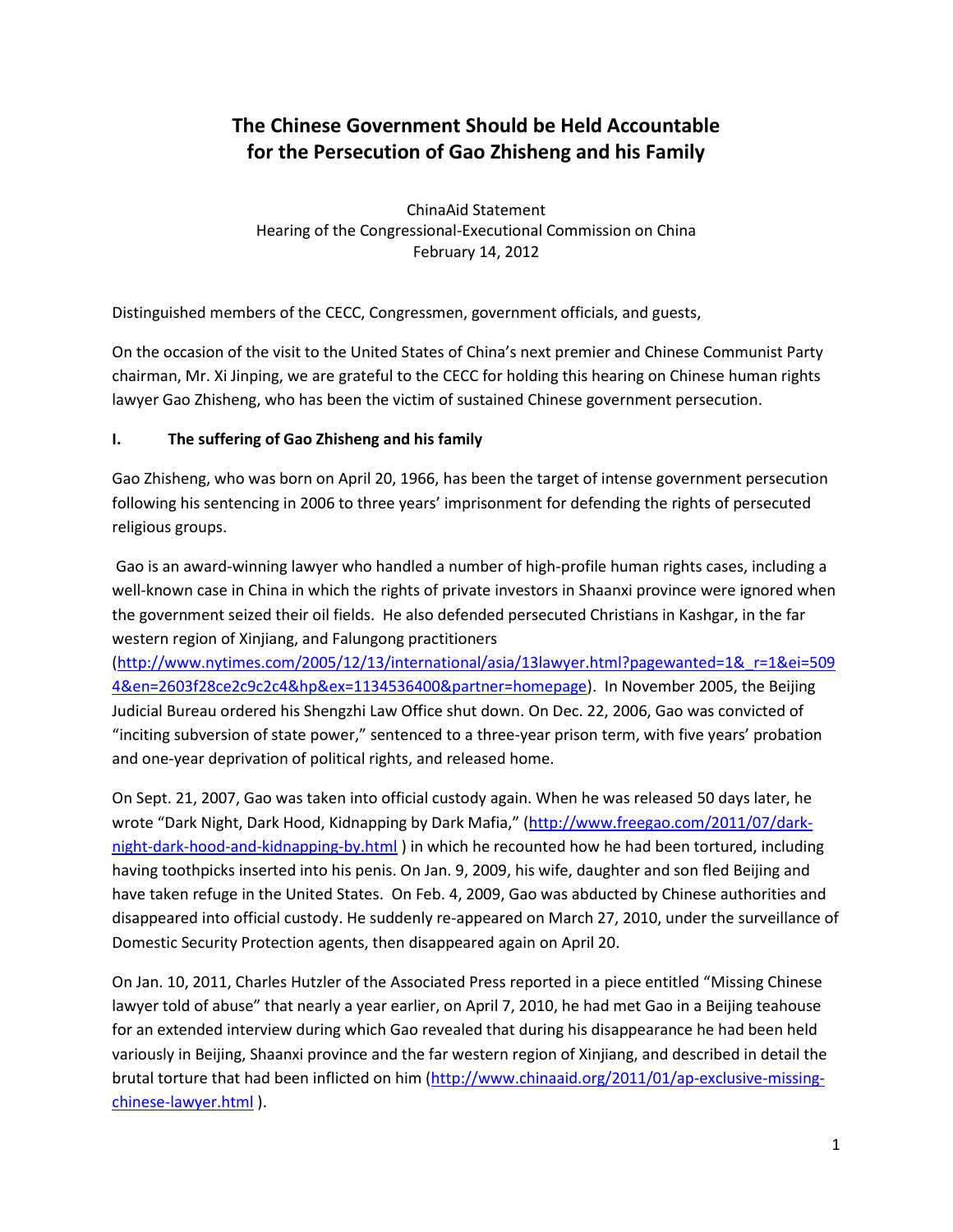On Dec. 16, 2011, the official Xinhua News Agency reported in a short English-only dispatch that because Gao had violated the terms of his probation, he was being sent back to jail to serve his three-year prison term. He is currently incarcerated in a prison in remote Shaya county, in far western Xinjiang [\(http://www.chinaaid.org/2012/01/disappeared-human-rights-lawyer-gao.html\)](http://www.chinaaid.org/2012/01/disappeared-human-rights-lawyer-gao.html). Last month, his relatives in China made the long and arduous trip to this remote prison in order to visit him, but they were refused permission to see him.

# **II. The significance of Gao's case to China's rule of law, human rights and religious freedom**

Gao is a pioneer in China's rights defense movement. Like the Rev. Martin Luther King Jr. of the United States, Gao's Christian faith and his ethical values have been the great spiritual motivator spurring him to defend the legal rights of the persecuted and the marginalized, and that faith and those values have given him the courage to make great sacrifices, even to the point of giving up his life, for this civil rights movement. The emergence in China of a group of human rights lawyers—men of integrity and courage, who are fighting on the frontlines for human rights, rule of law, and religious freedom in China—is due entirely to the power of the example set by Martin Luther King Jr. and Gao Zhisheng.

In the same way in which Martin Luther King waged his struggle, Gao's approach is also one that rejects violence and uses the legal system to defend rights. What makes them different is that Martin Luther King, who was a pastor and a Christian theologian, was more apt to use a cultural weapon, that is, Christian ethics, whereas Gao as a lawyer has mainly used legal means. The former paid with his life for the civil rights of the black people, the latter has suffered long-term imprisonment and torture for the sake of China's rule of law, religious freedom and basic human rights, to the point where he's now paying with his life, and his family and relatives also are paying a heavy price. Neither of these two men are bombastic rhetoric-spouting theorists out for fame and glory. Rather, they are great warriors who willingly put their lives at risk on the most dangerous frontlines.

Martin Luther King's fight changed America. Justice was served because the government he confronted was one that adheres to the rule of law and was elected by the people. Gao Zhisheng's fight has not changed China because the government he is confronting is a totalitarian one that uses the law to punish the people. Nonetheless, we ought not underestimate the significance of the positive impact Gao's fight has had on China and the rest of the world: he has inspired the emergence of many more Chinese Martin Luther Kings , and they together are amassing sufficient strength and paying the price necessary to change China.

## **III. ChinaAid's efforts and hopes**

As the CECC knows, ChinaAid's mission is to promote the establishment of a loving and just civil society in China that abides by the rule of law. In pursuit of this mission and out of profound respect for Gao Zhisheng and to support his work, ChinaAid has spared no effort in launching a worldwide campaign aimed at winning Gao's release. Over the past five years, we have expended huge manpower and financial resources in ceaselessly mobilizing efforts in this regard. As a very small non-government organization, we are limited in what we can do. But we know that our efforts have some value, in the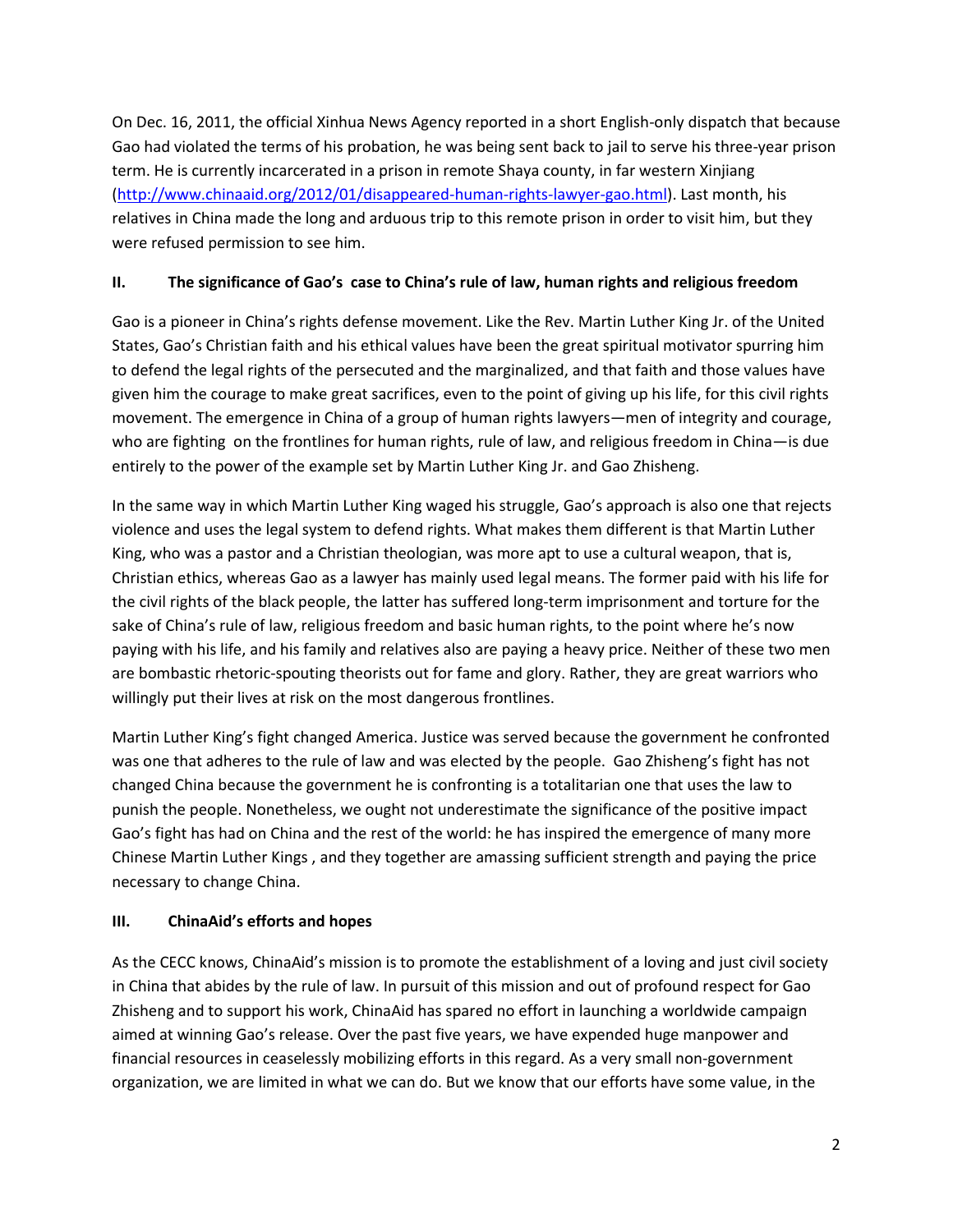same way that those faint voices against slavery before the American Civil War eventually led to the full awakening of the forces of justice.

Three years ago, we set up the "Free Gao Zhisheng" website to draw the attention to Gao's plight and to launch a worldwide petition on his behalf. So far, we have collected more than 150,000 real name signatures from 196 countries: from Sudan to Afghanistan, from South Africa to Norway, more than 150,000 people of conscience coming from various faith backgrounds, political systems, and family backgrounds, of different occupations and of all ages have signed this petition. For more than three years, we have been looking night and day for Gao Zhisheng. We have never stopped asking, "Where is Gao Zhisheng? How is he doing?" I myself have traveled all over the United States and to Europe many times calling for Gao's release. On Dec. 10, 2010, I travelled to Oslo, Norway, to attend the Nobel Peace Prize award ceremony. While there, I went to the Chinese Embassy in Norway to submit the "Free Gao Zhisheng" petition with its 150,000-plus signatures. The same day, ChinaAid also coordinated submission of the petition to 14 Chinese embassies and consulates around the world.

ChinaAid has also been providing long-term, consistent support to Gao's wife and two children who have taken refuge in the United States, and we stay in close contact with his wife, Geng He.

We also maintain close contact and cooperation with the U.S. government, Congress, the European Union and the European Parliament as well as many NGOs, working together for the release of Gao Zhisheng.

Unfortunately, the situation is getting worse. We don't even have a way of confirming that Gao Zhisheng is still alive today. Our fears grow with each passing day, so we earnestly hope that the free Western world will abandon its "quiet diplomacy" and speak up and urge China, a country that is a signatory to both the Universal Declaration of Human Rights and the International Covenant on Civil and Political Rights, to abide by both its own domestic law as well as international laws, to abolish the use of torture, and to immediately release Gao Zhisheng and stop persecuting his family because of him. China should be held accountable for Gao's case.

On the occasion of the visit to the United States by Xi Jinping, the next leader of China and the Chinese Communist Party, we are filled once more with hope, hoping that these meeting between America's top leaders and Xi Jinping can facilitate Gao Zhisheng's release.

#### **Conclusion: "No one is free, until everyone is free." ―Martin Luther King**

We do not forget that without the countless Americans who, under the leadership of President Abraham Lincoln, died to free the black slaves, and without the price paid by Martin Luther King and his supporters, the first African-American President in U.S. history would not be sitting in the White House today. This glorious history reminds us that those who have been freed must not forget the virtue of those who fought for freedom. Furthermore, they have the obligation to carry on this tradition and to show compassion and support for those around the world who are still being oppressed. This is the spirit of Martin Luther King and Gao Zhisheng, and it is the noble reason that should compel us to continue to fight for their cause.